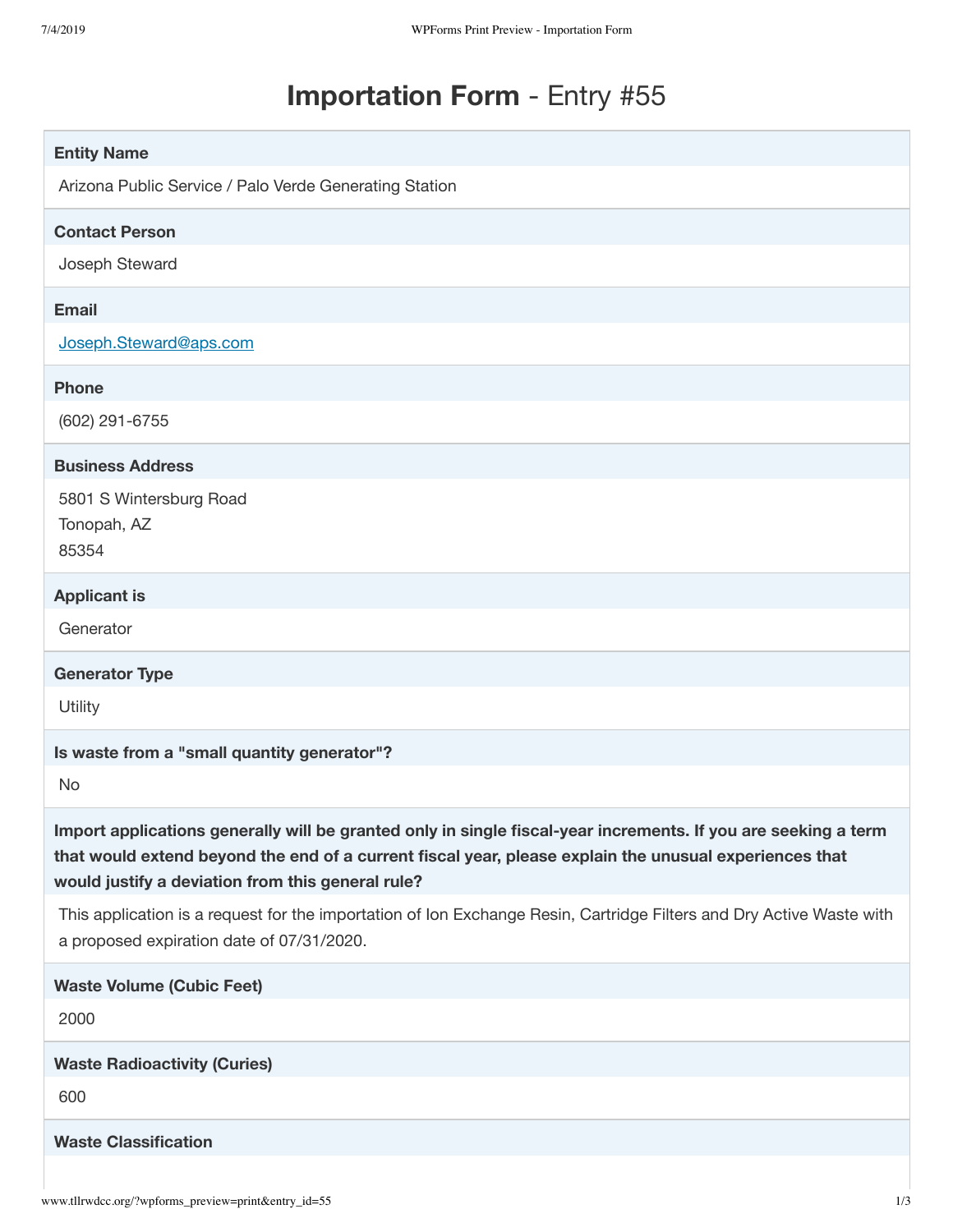Class A

Class B

Class C

## **Waste Form**

Unstable

**Does the proposed waste consist solely of sealed sources?**

No

**Compact and/or unaffiliated state, territory, possession, or district of the United States where the waste was generated (please list)**

Southwestern Compact, Arizona

## **Waste Description**

Ion Exchange Resin, Cartridge Filters and Dry Active Waste

**Does Applicant have any unresolved violation(s), complaint(s), unpaid fee(s), or past due report(s) with the Texas Low-Level Radioactive Waste Disposal Compact Committee?**

No.

**Does Applicant have any unresolved violation(s), complaint(s), unpaid fee(s), or past due reports associated with radioactive waste receipt, storage, handling, management, processing, or transportation pending with any other regulatory agency with jurisdiction to regulate radioactive material including, without limitation, the Texas Commission on Environmental Quality (TCEQ)?**

No.

## **Applicant hereby certifies\* the following:**

The information provided herein is complete, accurate, and correct.

The waste proposed for importation is not waste of international origin.

The low-level radioactive waste for which this Import Application is submitted will be packaged and shipped in accordance with applicable state and federal regulations and is acceptable for disposal at the Compact Facility. The person submitting this Import Application is authorized by the Applicant to commit Applicant to each and every obligation and condition set forth herein and in the Agreement for Importation of Non-Party Compact Waste. A copy of a written document containing such authorization must be attached to this Import Application. Applicant has delivered to the specified disposal facility and TCEQ a copy of this Application for Importation of Compact Waste (along with any supplement or amendment thereto).

## **Name**

Joseph Steward

#### **Title**

Radiation Protection Superintendent